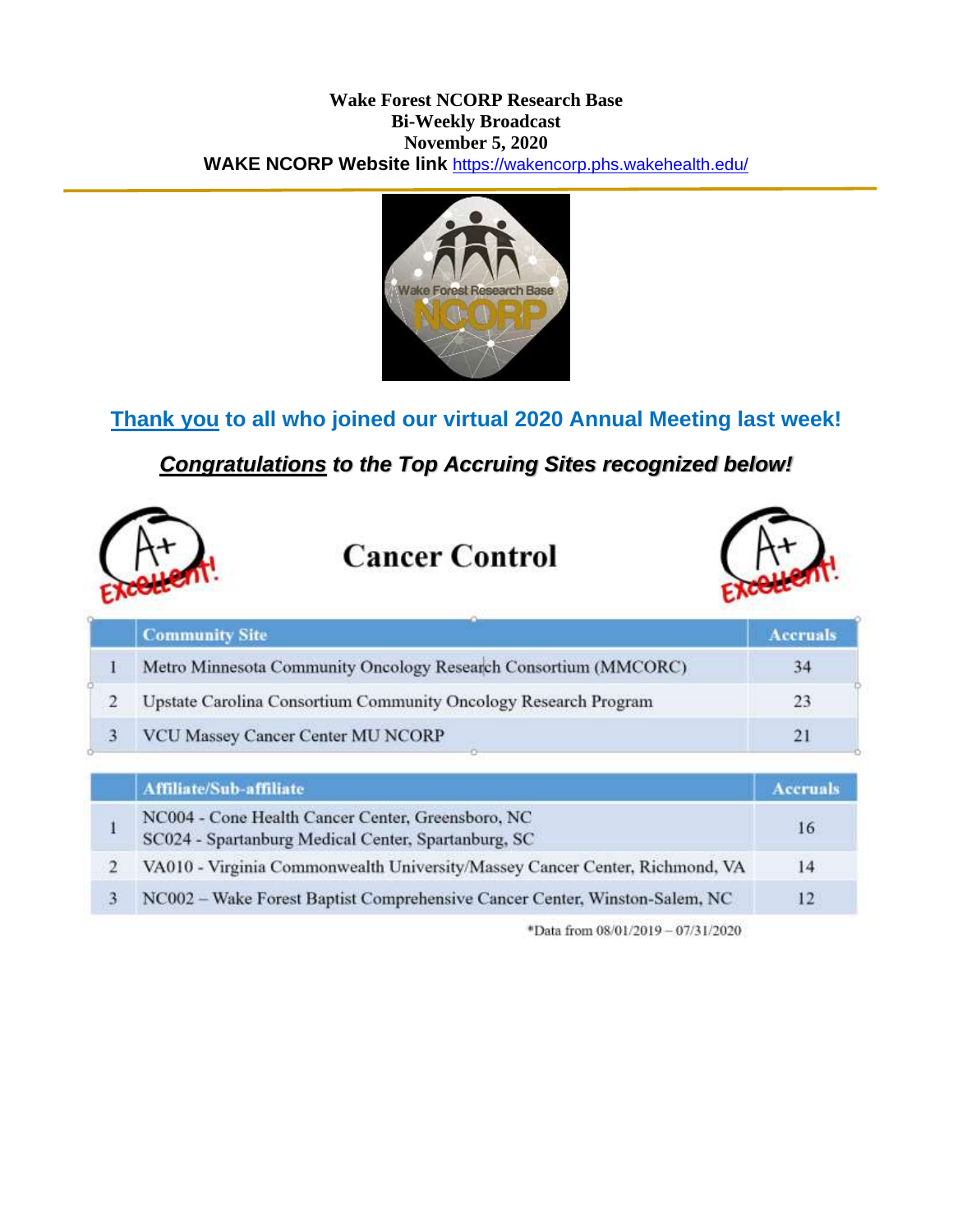

**Cancer Control** (Minority/Underserved Accruals only)



| <b>Community Site</b>                                                                                                                                             | <b>Accruals</b> |
|-------------------------------------------------------------------------------------------------------------------------------------------------------------------|-----------------|
| Upstate Carolina Consortium Community Oncology Research Program                                                                                                   |                 |
| <b>Heartland Cancer Research NCORP</b>                                                                                                                            | o               |
| Delaware/Christiana Care NCORP<br>Metro Minnesota Community Oncology Research Consortium (MMCORC)<br>Southeast Clinical Oncology Research Consortium (SCOR) NCORP | 8               |

|  | <b>Affiliate/Sub-affiliate</b> |  |  |  |
|--|--------------------------------|--|--|--|
|  |                                |  |  |  |

| <b>Affiliate/Sub-affiliate</b>                                             | Accruals |
|----------------------------------------------------------------------------|----------|
| SC024 - Spartanburg Medical Center, Spartanburg, SC                        | 10.      |
| NC004 - Cone Health Cancer Center, Greensboro, NC                          |          |
| NC002 – Wake Forest Baptist Comprehensive Cancer Center, Winston-Salem, NC |          |

\*Data from 08/01/2019 - 07/31/2020



# **CCDR** Accruals



|   | Southeast Clinical Oncology Research Consortium (SCOR) NCORP    | 106 |
|---|-----------------------------------------------------------------|-----|
|   | <b>Columbus NCORP</b>                                           | 93  |
| 3 | Metro Minnesota Community Oncology Research Consortium (MMCORC) | 58  |

|    | <b>\ffiliate/Sub-affiliate</b>                                  |                 |
|----|-----------------------------------------------------------------|-----------------|
|    | NC047 - Novant Health Forsyth Medical Center, Winston-Salem, NC | 35 <sub>1</sub> |
|    | DE028 - Helen F Graham Cancer Center, Newark, DE                | 36              |
| 3. | IA008 - Mercy Medical Center - Des Moines in Des Moines, IA     |                 |

\*Data from 08/01/2019 - 07/31/2020

### **STUDY UPDATES:**

#### **NEW AMENDMENT**

**WF-1805CD HN-STAR - Amendment 2, Protocol Version Date 09/04/2020, Release Date 11/02/2020**

The WF NCORP Research Base study titled *Implementation and Effectiveness Trial of HN-STAR* has been amended. The amended protocol and related documents were released on **Monday, November 2, 2020.**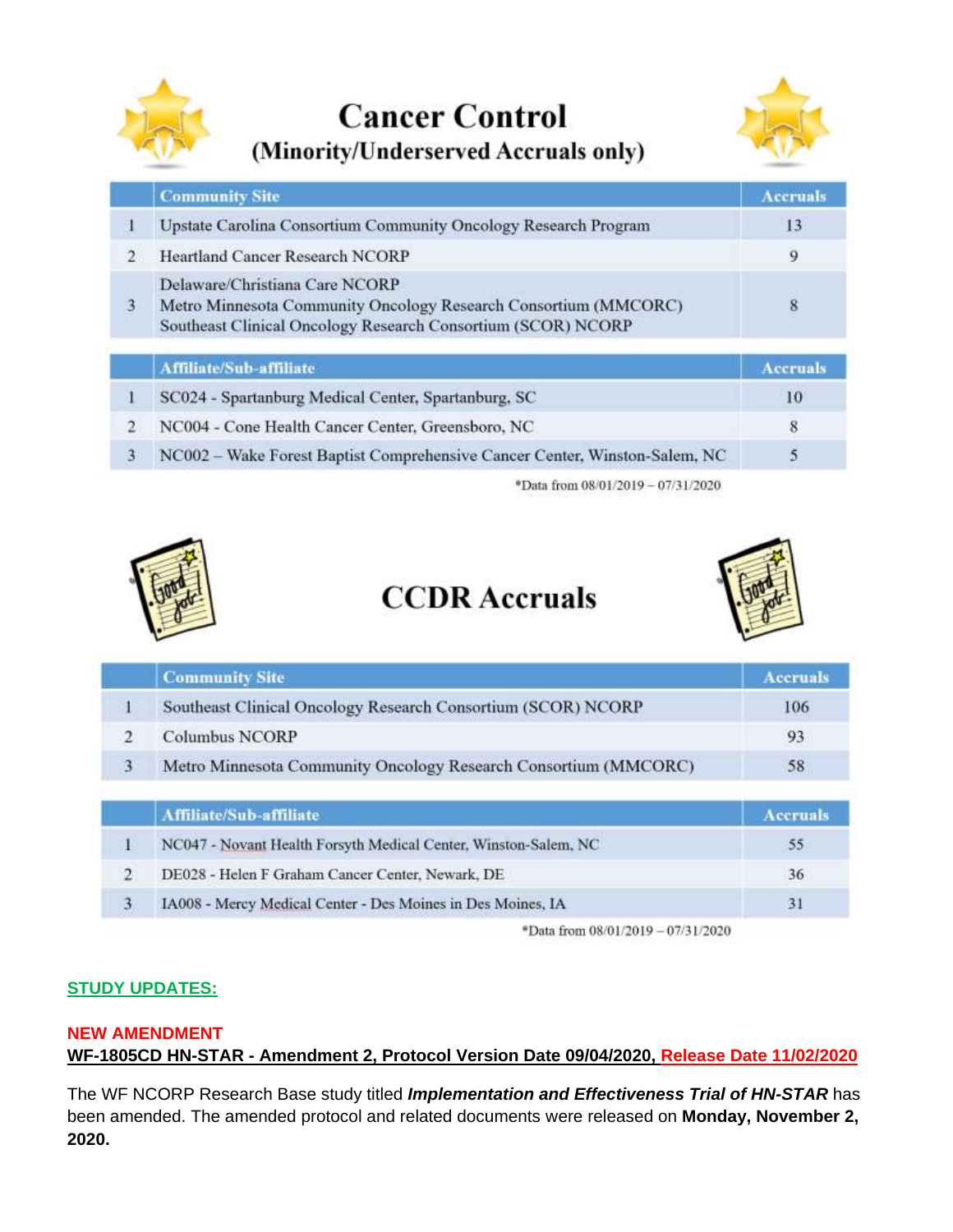#### **Changes with this amendment include:**

- Allowing virtual study visits in both study arms if the patient is already scheduled for a virtual survivorship visit or if usual care practice in the clinic includes virtual visit options.
- Implementation of remote consenting process.

#### **Regulatory Requirements**

- All sites are required to use the NCI CIRB as their IRB of record per the NIH Policy on the Use of a Single Institutional Review Board for Multi-Site Research (NPT-OD-17-076).
- Site Open to Enrollment (SOTE) letter from the WF NCORP RB will be provided to the site after all onboarding activities are completed.

#### **Document Access:**

- The protocol documents will be available on the [CTSU](https://www.ctsu.org/Public/Default.aspx?ReturnUrl=%2f) website on 11/02/2020.
- A WF-1805CD Helpful Guide and FAQ document are available on the [WAKENCORP](https://wakencorp.phs.wakehealth.edu/) website.

#### **Participation**

 If there are any questions about the activation or if your site is interested in participating in this study, please contact [NCORP@wakehealth.edu.](mailto:NCORP@wakehealth.edu) Attn: WF-1805CD

#### **WF-1806 M&M –** *Myopenia and Mechanisms of Chemotherapy Toxicity in Older Adults with Colorectal Cancer, Amendment 3, Protocol Version Date 05/01/2020.*

 **Updated FAQ document, dated 11/04/2020 and posted on [WAKENCORP](https://wakencorp.phs.wakehealth.edu/) website.** *Please review addition of Question #15 seen below***.**

**Question #15 - I have a patient who is on the Alliance A021703 trial, which compares the prognostic effect of high dose versus low dose supplemental Vitamin D. May I also enroll this patient on the M&M WF 1806 study, since Vitamin D is considered a supplement rather than an investigational agent? Yes, co-enrollment with the A021703 is allowed.**

 If there are any question regarding the WF-1806 activation or site registration procedures, please contact [NCORP@wakehealth.edu;](mailto:NCORP@wakehealth.edu) Attn: WF-1806

#### **WF-30917CD Telehealth –** *A Stepped-Care Telehealth Approach to Treat Distress in Rural Cancer Survivors*

 The next Site Call will be November 9, 2020 at 4pm EST. If you have not received a WebEx invitation but would like to attend, please email [NCORP@wakehealth.edu.](mailto:NCORP@wakehealth.edu) *During this site call, we will be briefly discuss the changes coming in Amendment 5.*

#### **WF-10217 WAYS -** *Work Ability in Young Adult Survivors (WAYS)*

We would like to thank all sites who have participated in this study and for those who continue to screen and recruit for the remaining minority slots that we have available. *We wanted to let you know that we will be closing this study to enrollment as of December 4, 2020 unless we meet the enrollment goal before this deadline.* We still have several slots open so we encourage you to continue to recruit.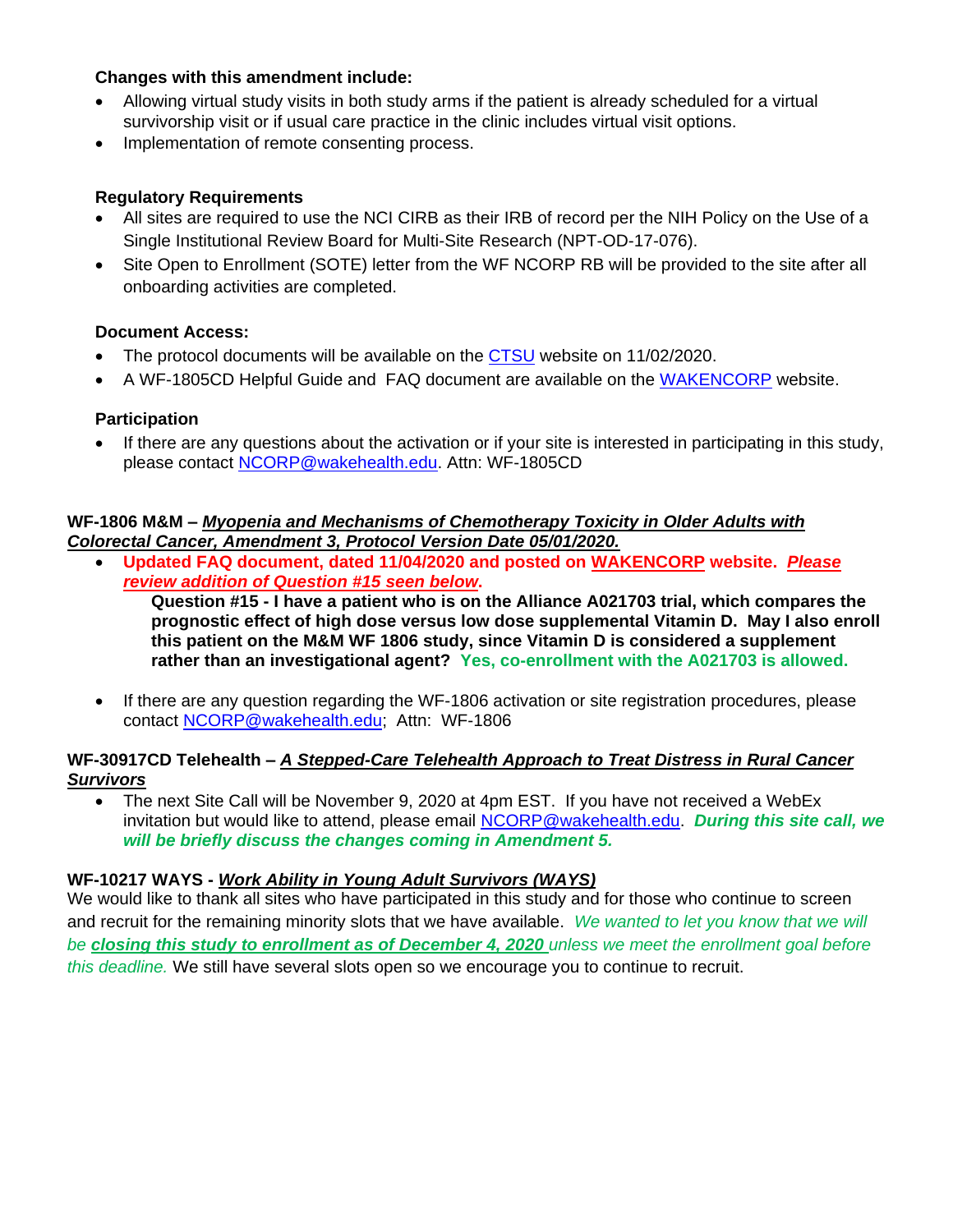#### **General WF NCORP RB Biospecimen Lab Management:**

#### **Shipping Address Change**

The address for samples to be shipped for DNA isolation on the two studies listed below has changed. *Please request new pre-paid shipping labels by sending your Site's contact name and address to [NCORP@wakehealth.edu.](mailto:NCORP@wakehealth.edu)* If you have a sample to send before you receive your replacement labels, you may still use your current labels as we will be monitoring the other address for packages.

- WF-97116 Remember
- WF-1801 Ramipril

The new address is: WF NCORP Biospecimen Lab Wake Forest Biotech Place 575 Patterson Avenue, Suite 240-250 Winston-Salem, NC 27101 Phone: (336) 716-2581

**NOTE: Missed samples can be collected at any future clinical or study visit as it reflects a germline process that will not be affected by treatments.**

- Please request your lab kits before you run completely out of kits. This will ensure that there will be no delay in getting samples shipped to the Biospecimen Laboratory.
- Please check and record your stored Biospecimen kit expiration dates.
- Please do not ship samples on Thursday or Friday so that samples will not arrive on the weekend

#### **General Data Management** – **How do I find my REDCap data queries?**

*For studies using REDCap data entry (WF-20817CD OASIS, WF-97415 UPBEAT, WF-1801 RAMIPRIL, WF-1802 PCW, WF-1804CD AH-HA, WF-1805CD HN-STAR, WF-1806 M&M and WF-1901 IMPACTS) please click the "Resolve Issues" link on the left side menu to check for any open data queries.*

## Queries in REDCap

· Queries will be opened directly in REDCap. Fields that are queried will be marked